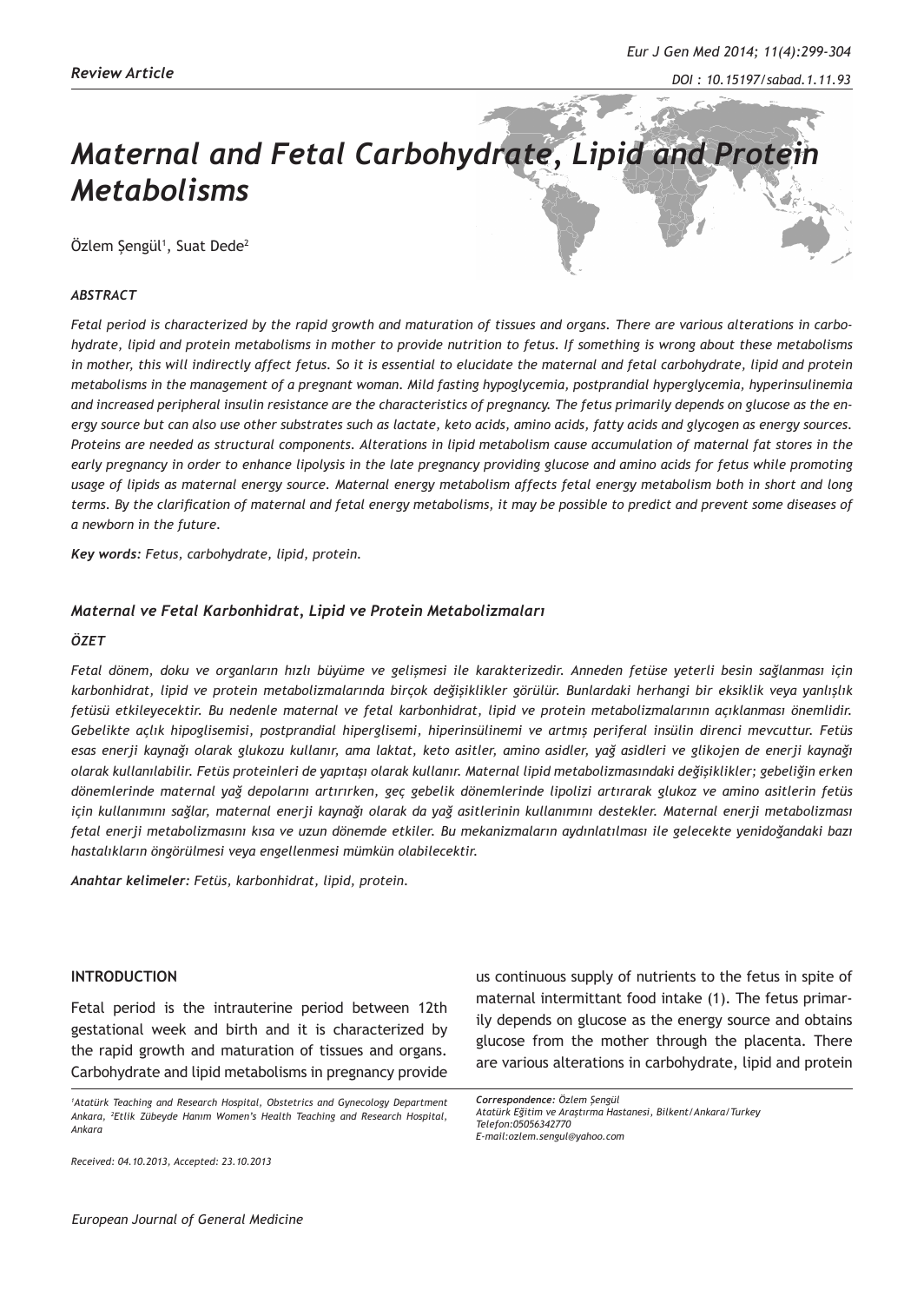metabolisms in mother to provide nutrition to fetus. If something is wrong about these metabolisms in mother, this will indirectly affect fetus. For example maternal diabetes mellitus and hyperglycemia may cause hyperinsulinemia and macrosomia in fetus (2) or the newborn with intrauterine growth retardation may have decreased amount of hepatic glycogen and adipose tissue due to decreased supply of maternal glucose. This may affect the newborn after delivery if hypothermia and hypoxia may deplete energy reserves (3). So it is essential to elucidate the maternal and fetal carbohydrate, lipid and protein metabolisms in the management of a pregnant woman.

# *Maternal carbohydrate metabolism*

In early pregnancy, glucose tolerance is normal or slightly improved (4) and basal glucose and insulin concentrations are not different from the prepregnancy period (5). A progressive increase in basal and postprandial insulin concentrations is seen with advancing pregnancy (6). Pregnancy is characterized by a progressive increase in nutrient-stimulated insulin responses in spite of minor deterioration in glucose tolerance, resulting in progressive insulin resistance (7). It is suggested that insulin action in late normal pregnancy is 50–70% lower than in non-pregnant women by the hyperinsulinemic-euglycemic glucose clamp technique and intravenous glucose tolerance test (4,5,8-10). The alterations in the levels of human chorionic somotomammotrophin, progesteron, cortisol and prolactin all have a role in these changes (1). Glucose production from the glycogen depots in the liver also contributes hyperglycemia (11). In pregnancy basal hepatic glucose production has been shown to increase by 16–30% to meet the increasing needs of fetus (5,12). In spite of progressive decrease in insulin sensitivity with advancing pregnancy, endogenous hepatic glucose production was shown to remain sensitive to increased insulin concentration in normal pregnancy (1). Mild fasting hypoglycemia, postprandial hyperglycemia and hyperinsulinemia (13) and increased peripheral insulin resistance (4) may also be observed in pregnancy.

# *Fetal carbohydrate metabolism*

The placenta and fetal liver function to supply nutrients to the fetus for fetal metabolism and growth (14). Carbohydrate is suplied to the fetus mostly in the form of glucose and lactate (15). Lactate is supplied to the fetus by the uteroplacental tissues and fetus gets glucose mostly from mother through placenta and also by gluconeogenesis (15,16). Fetus uses nutrients for the continuation of fetal oxidative metabolism, growth and maturation of tissues and organs. Fetal oxidative metabolism can be determined by oxygen usage and production of carbondioxide (14). It is difficult to estimate production of carbondioxide because of the huge difference between carbon usage and expulsion of rapidly growing fetus (14). Methodological advances in kinetic studies by using stable isotopic tracers and mass spectrometric quantification provide us better understanding of fetal energy metabolism (17).

Fluctuations in maternal blood glucose are reflected to fetal glucose concentrations. Glucose passes through the placenta without using energy by facilitated diffusion (18,19) and fetal glucose concentration is the 70-80% of maternal glucose concentration (20). The facilitated glucose diffusion is mediated by glucose transporters (GLUT) and GLUT 1, the dominant isoform in most fetal tissues and the placenta, is the rate limiting step of glucose transport (21). GLUT 1 in the placenta are saturated at glucose levels of 198-235 mg/dl (22), which may be a protective mechanism for the fetus (23). Although uterine, placental and fetal glucose uptakes are related to maternal glucose concentrations, the distribution of uterine glucose uptake to fetal and uteroplacental glucose uptakes is regulated by fetal glucose concentrations independent of the maternal glucose levels (20). The rates of umblical uptake and utilization of glocose did not change with gestational age when they were evaluated on a weight specific basis in piglets (24). A fetus uses 55 kcal/kg/day based on calculation of fetal oxygen consumption (25). Fetus gets 80% of energy consumption from carbohydrates and fetal glucose utilization rate is higher in fetus than in adults (5-7 mg/kg/min vs 2-3 mg/ kg/min) (23). Endogenous insulin has an essential role in the regulation of glucose metabolism in late gestation (26). Leptin has a role in the formation of neural pathways that are needed for the control of gluconeogenesis and tissue maturation in the late pregnancy (27).

The fetus can also use other substrates such as lactate, keto acids, amino acids, fatty acids and glycogen as energy sources (28). But gluconeogenesis and ketogenesis are not seen in the fetus when substrate supply is adequate (23). Normally fetus can not perform hepatic gluconeogenesis, and hepatic gluconeogenesis begins in the newborn period by the effects of thyroid, cortisol, and catecholamines (29). But gluconeogenesis can be seen in fetus by maternal starvation, prolonged hyperglycemia in mother and by cAMP infusion in fetus (29).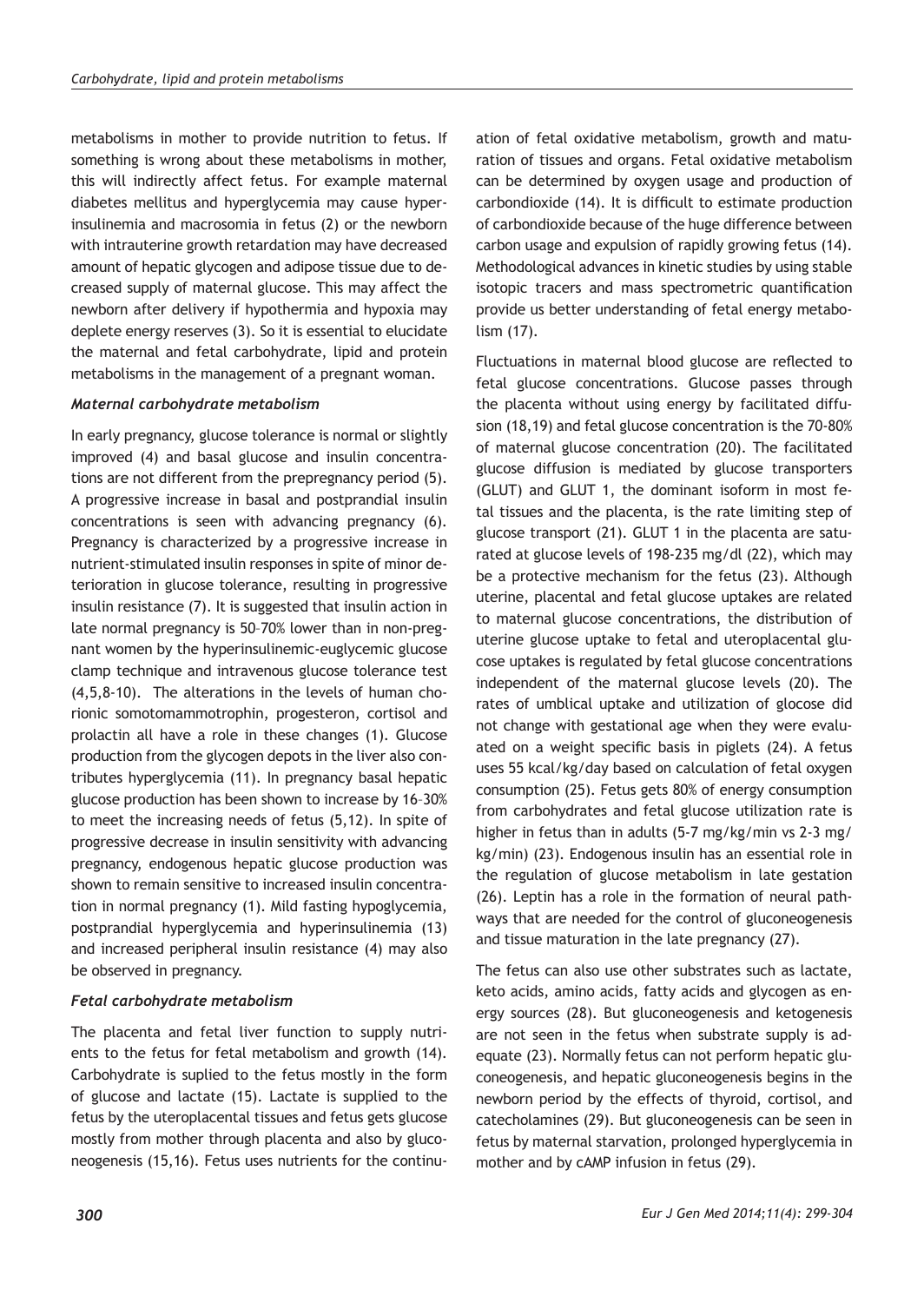# *Maternal lipid metabolism*

Carbohydrate and lipid metabolism are in close relationship with each other. Increased estrogen, progesteron and plasental lactogen increase levels of triglycerides, lipid, lipoproteins and apolipoproteins (30). Low density lipoprotein reaches its peak value by the 36th gestational week but decreases before birth. The level of high density lipoprotein is the maximum at the 25th gestational week and has a tendency to decrease by insulin resistance to the 32th gestational week (31). Cholesterol is used by the placenta for steroid hormone synthesis and fatty acids are used for placental oxidation and membrane formation (1). High density lipoprotein stimulates human placental lactogen through its receptors on the placenta (32). Lipids, lipoproteins and apolipoproteins decrease at various rates in the postpartum period also by the contribution of lactation (32). Alterations in lipid metabolism cause accumulation of maternal fat stores in the early pregnancy in order to enhance lipolysis in the late pregnancy by human chorionic somotomammotrophin. This provides glucose and amino acids for fetus while promoting usage of lipids as maternal energy source (1).

# *Fetal lipid metabolism*

Glucose is the primary substrate for energy production in fetus but fetus can use other energy sources like lactate, keto acids, amino acids, fatty acids and glycogen under special conditions (23). Glycerol and certain free fatty acids pass through the placenta but triglycerides can not (23,33). Placental lipid transport to the fetus also involves lipid uptake from lipoproteins, metabolic alteration in the placenta, and release into the fetal plasma (16). Placental lactogen increases levels of free fatty acids by its lipolytic effects (31). Fetal fat accumulation occurs especially in the last trimester of pregnancy by the placental transfer of glucose and by its use as a lipogenic substrate and also by the placental transfer of fatty acids (33). Fatty acids are necessary not only as structural components but also for energy and metabolism. Amino acids are especially preferred for growth and essential fatty acids are especially used for development of brain and retina (23). Maternal glycerol is preferred to be used for gluconeogenesis instead of amino acids (23,33). Maternal ketone bodies can pass through the placenta and can be used by fetus as an energy source (33). Linoleic and linolenic acids are essential in the growth and maturation of fetal brain (34). It is suggested that matenal supplementation of a polyunsaturated fatty acid, docosahexaenoic

acid may improve fetal neurodevelopment (35). In early pregnancy, fetal lipids are derived from maternal free fatty acids and in advanced pregnancy there is also synthesis in the fetal tissue (23,36). Lipogenesis is very active in the fetus and the increased maternal nutrition in late gestation uniquely enhances brown fat development which is important in conservation of heat and energy (37).

## *Maternal protein metabolism*

Fetus gets amino acids mostly from the mother through the placenta and the passage of amino acids is critical since amino acids are the structural components of the fetus. There is a total of 1000 gram protein increase throughout the pregnancy and half of this belongs to the fetus and the fetoplacental tissues (32). Maternal serum albumin decreases and globulin increases in pregnancy. Placental lactogen and human chorionic gonodotrophin suppress deamination in the liver to prevent loss of amino acids to preserve amino acids for fetus (32). If mother gets insufficient carbohydrates and lipids, proteins are used as the energy source which is an undesirable condition. Insufficient maternal protein intake may also affect the disease susceptibility of the newborn in the future (38). In rats on a low protein diet, there was a significant decrease in the protein concentration and a significant increase in the glycogen concentration in the livers of their offsprings indicating the maternal insufficient protein intake not only reduced fetal growth but also altered the structure of the liver (38).

# *Fetal protein metabolism*

Fetus needs 10 essential amino acids and cysteine, histidine and taurine. Ammonia produced by placenta is used by the liver for protein synthesis. Placenta can also produce some aminoacids like glutamate and aspartate (23). Fetal amino acid concentration is usually higher than maternal levels (39). Amino acids pass through the placenta by active transport by Na+ /K+ - ATPase and H+ dependent transport. Protein molecules like albumin and gamma globulin pass to the fetus by pinocytosis (28). Active transport of amino acids may be either via accumulative transporters or exchangers. The accumulative transporters increase intracellular amino acid concentrations against concentration gradient, usually by cotransporting extracellular sodium (40) and exchangers change the intracellular amino acid composition by exchanging amino acids between the intracellular and extracellular compartments (40,41).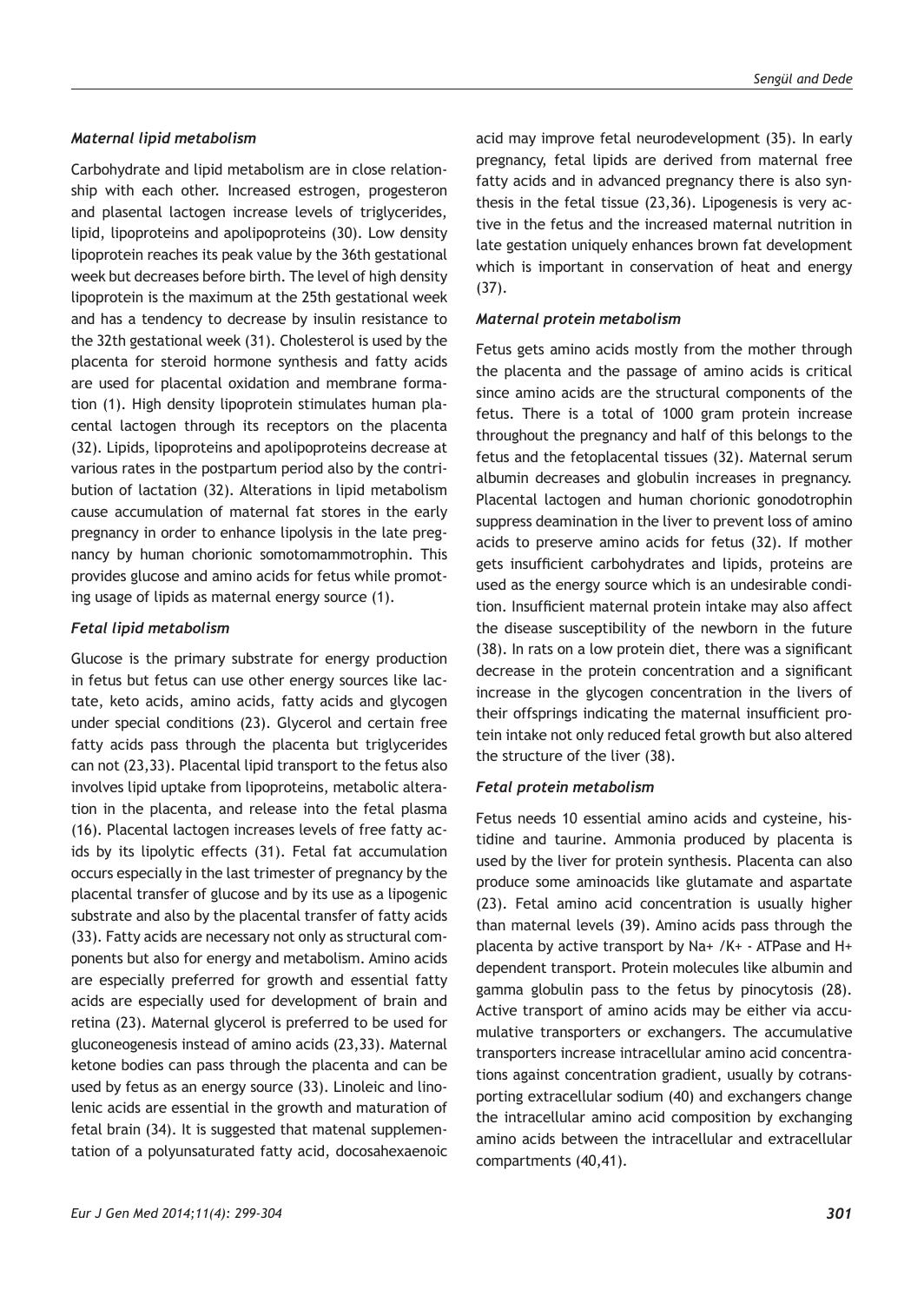Fetus needs proteins as structural components and glucose as an energy source. Glucose and amino acid metabolisms interact with each other. Fetus tries to keep energy metabolism stable and in conditions with insufficient energy supplies, fetus may drop growth (20). In only prolonged energy and protein restriction, protein synthesis is affected to an important extend (42,43). The interaction of maternal and fetal energy metabolism. Maternal energy metabolism closely affects fetus in several ways. Maternal undernutrition causes low birthweight fetuses with increased risk of energy balance disorders (44). Maternal nutrition during pregnancy may also affect intrauterine development of body composition. Fetal abdominal fat was highest with low protein maternal diet; and fetal midthigh fat was highest at intermediate protein, high fat, and low carbohydrate diets (45). Maternal hypothyroidism may cause glucose intolerance and may contribute to the increased risk of type 2 diabetes in the offspring in rats (46). Gestational diabetes mellitus alters neonatal plasma lipids metabolism and causes hypercholesterolemia in the newborn period (47). Alterations in fetal development and growth have been associated with lifelong adverse health problems (48). Intrauterine growth restriction increases low-density lipoprotein cholesterol in rats and the fructose diet which is used as an enhancer of metabolic syndrome causes hypertriglyceridemia and hyperinsulinemia and decreased fasting glucose levels in rats (49). In rats maternal fructose intake during pregnancy causes maternal hyperglycemia and up-regulates hepatic sterol regulatory element-binding protein-1c expression in fetuses and in dams; leading to defects in carbohydrate and lipid metabolism in the adult offspring (50). Pregnant rats exposed to hypoxia demonstrated decreased fetal body and liver weight and it is suggested that prenatal hypoxia has a role in metabolic changes that enhances fetal vulnerability for nonalcoholic fatty liver disease, probably via insulin signaling pathway and glucose transporters (51).

Hormones are also critical in the regelation of energy metabolism. Insulin, insulin-like growth factor and thyroid hormones have anabolic effects on cellular nutrient uptake and production of energy; and leptin has a role in development of specific fetal tissues and glucocorticoids inhibit growth in utero (52). The fetus exposed to sustained hypoglycemia may have maintained hepatic insulin action in contrast to fetuses being exposed to placental insufficiency (53). Fetal sheep with intrauterine growth restriction have increased hepatic glucose pro-

duction that is not suppressed by insulin; and cortisol and norepinephrine concentrations were positively correlated with glucose production rates (54). Maternal energy metabolism affects fetal energy metabolism both in short and long terms. By the clarification of maternal and fetal energy metabolisms, it may be possible to predict and prevent some diseases of a newborn in the future.

# *REFERENCES*

- *1. Butte NF. Carbohydrate and lipid metabolism in pregnancy: normal compared with gestational diabetes mellitus. Am J Clin Nutr 2000;71:1256S–61S.*
- *2. Cordero L, Landon MB. Infant of the diabetic mother. Clin Perinatol 1993;20:635-48.*
- *3. Gabbe SG, Quilligan EJ. Fetal carbohydrate metabolism: its clinical importance. Am J Obstet Gynecol 1977;127:92- 103.*
- *4. Catalano PM, Tyzbir ED, Roman NM. Longitudinal changes in insulin release and insulin resistance in non-obese pregnant women. Am J Obstet Gynecol 1991;165:1667–72.*
- *5. Catalano PM, Tyzbir ED, Wolfe RR, Roman NM, Amini SB, Sims EAH. Longitudinal changes in basal hepatic glucose production and suppression during insulin infusion in normal pregnant women. Am J Obstet Gynecol 1992;167:913–9.*
- *6. Lesser KB, Carpenter MW. Metabolic changes associated with normal pregnancy and pregnancy complicated by diabetes mellitus. Semin Perinatol 1994;18:399–406.*
- *7. Kühl C. Aetiology of gestational diabetes. Baillieres Clin Obstet Gynaecol 1991;5:279–92.*
- *8. Catalano PM, Tyzbir ED, Wolfe RR, et al. Carbohydrate metabolism during pregnancy in control subjects and women with gestational diabetes. Am J Physiol 1993;264:E60–7.*
- *9. Buchanan TA, Metzger BE, Freinkel N. Insulin sensitivity and B-cell responsiveness to glucose during late pregnancy in lean and moderately obese women with normal glucose tolerance or gestational diabetes. Am J Obstet Gynecol 1990;162:1008–14.*
- *10. Ryan EA, O'Sullivan MJ, Skyler JS. Insulin action during pregnancy: studies with euglycemic clamp technique. Diabetes 1985;34:380–9.*
- *11. Boden G. Fuel metabolism in pregnancy and in gestational diabetes mellitus. Obstet Gynecol Clin North Am 1996;23:1-10.*
- *12. Assel B, Rossi K, Kalhan S. Glucose metabolism during fasting through human pregnancy: comparison of tracer method with respiratory calorimetry. Am J Physiol 1993;265:E351–6.*
- *13. Phelps RL, Metzger BE, Freinkel N. Carbohydrate metabolism in pregnancy. XVII. Diurnal profiles of plasma glucose, insulin, free fatty acids, triglycerides, cholesterol, and individual amino acids in late normal pregnancy. Am J Obstet Gynecol 1981;140:730-6.*
- *14. Battaglia FC, Meschia G. Principal substrates of fetal metabolism. Physol Rev 1978;58:499-527.*
- *15. Fowden AL, Silver M. Glucose and oxygen metabolism*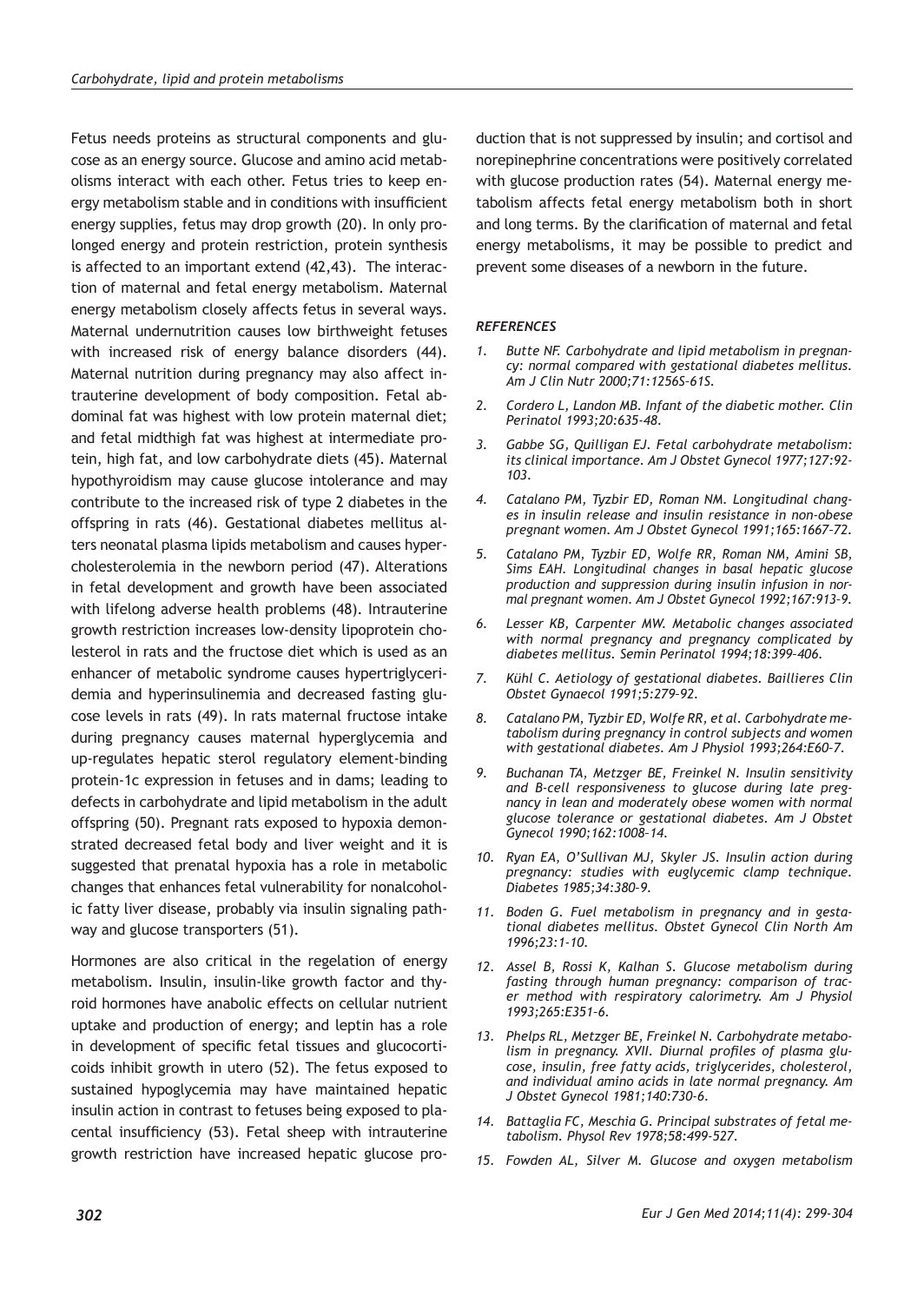*in the fetal foal during late gestation. Am J Physiol 1995;269:R1455-61.*

- *16. Hay WW Jr. Placental transport of nutrients to the fetus. Horm Res 1994;42:215-22.*
- *17. Cowett RM, Farrag HM. Selected principles of perinatalneonatal glucose metabolism. Semin Neonatol 2004;9:37– 47.*
- *18. Bell GI, Burant CF, Takeda J, Gould GW. Structure and function of mammalian facilitative sugar transporters. J Biol Chem 1993;268:19161-4.*
- *19. Widdas, W. F. Transport mechanisms in the foetus. Brit Med BUZZ1961; 17: 107-11.*
- *20. Hay WW, Jr. Placental-fetal glucose exchange and fetal glucose metabolism. Trans Am Clin Climatol Assoc 2006;117:321–39.*
- *21. Simmons RE. Cell glucose transport and glucose handling during fetal and neonatal development. In: Polin RA, Fox WW, editors. Fetal and Neonatal Physiology. Philadelphia: Saunders; 2011: 560–8.*
- *22. Oakley NW, Beard RW, Turner RC. Effect of sustained maternal hyperglycemia on the fetus in normal and diabetic pregnancies. Br Med J 1972;1:466–9.*
- *23. Rao PN, Shashidhar A, Ashok C. In utero fuel homeostasis: Lessons for a clinician. Indian J Endocrinol Metab 2013;17:60-8.*
- *24. Fowden AL, Forhead AJ, Silver M, MacDonald AA. Glucose, lactate and oxygen metabolism in the fetal pig during late gestation. Exp Physiol 1997;82:171-82.*
- *25. Sinclair JC. Metabolic rate and temperature control in the newborn. In: Goodwin JW, Gooden LO, Chance GW, editors. Perinatal Medicine. Baltimore: Williams and Wilkins; 1976: 558–77.*
- *26. Fowden AL, Hay WW Jr. The effects of pancreatectomy on the rates of glucose utilization, oxidation and production in the sheep fetus. Q J Exp Physiol 1988;73:973-84.*
- *27. Forhead AJ, Fowden AL The hungry fetus? Role of leptin as a nutritional signal before birth.J Physiol. 2009;587:1145-52.*
- *28. Blackburn ST. Carbohydrate, fat and protein metabolism. In: Blackburn ST, editor. Maternal, fetal, and neonatal physiology. 2nd ed. St Louis: Saunders; 2003: 599–629.*
- *29. Kalhan S, Parimi P. Gluconeogeneis in the fetus and neonate. Semin Perinatol 2000;24:94–106.*
- *30. Salameh WA, Mastrogiannis DS. Maternal hyperlipidemia in pregnancy. Clin Obstet Gynecol 1994;37:66-77.*
- *31. Desoye G, Schweditsch MO, Pfeiffer KP, Zechner R, Kostner GM. Correlation of hormones with lipid and lipoprotein levels during normal pregnancy and postpartum. J Clin Endocrinol Metab 1987;64:704-12.*
- *32. Larque E, Ruiz-Palacios M, Koletzko B. Placental regulation of fetal nutrient suply. Curr Opin Clin Nutr Matab Care 2013;16(3):292-7.*
- *33. Herrera E, Amusquivar E. Lipid metabolism in the fetus and the newborn. Diabetes Metab Res Rev 2000;16:202–10.*
- *34. Crawford MA, Hassam AG, Williams G. Essential fatty acids and fetal brain growth. Lancet. 1976;1:452-3.*
- *35. de Groot RH, Hornstra G, van Houwelingen AC, Rumen*

*F. Effect of linolenic acid supplementation during pregnancy on maternal and neonatal polyunsaturated fatty acid status and pregnancy outcome. Am J Clin Nutr 2004;79:251–60*

- *36. Hendrickse W, Stammers JP, Hull D. The transfer of free fatty acids across the human placenta. Br J Obstet Gynaecol 1985;92:945–53.*
- *37. Symonds ME, Stephenson T. Maternal nutrient restriction and endocrine programming of fetal adipose tissue development. Biochem Soc Trans 1999;27:97–103.*
- *38. Ramadan WS, Alshiraihi I, Al-karim S. Effect of maternal low protein diet during pregnancy on the fetal liver of rats. Ann Anat 2013;195:68-76.*
- *39. Cetin I, Marconi AM, Corbetta C, et al. Fetal amino acids in normal pregnancies and in pregnancies complicated by intrauterine growth retardation. Early Human Development 1992;29:183–6.*
- *40. Bröer S. Adaptation of plasma membrane amino acid transport mechanisms to physiological demands. Pflugers Arch 2002;444:457–66.*
- *41. Verrey F. System L. hHeteromeric exchangers of large, neutral amino acids involved in directional transport. Pflugers Arch 2003;445:529–33.*
- *42. Wilkening RB, Boyle DW, Teng C, Meschia G, Battaglia FC. Amino acid uptake by the fetal ovine hindlimb under normal and euglycemic hyperinsulinemic states. Am J Physiol 1994;266:E72–8.*
- *43. Johnson JD, Dunham T, Skipper BJ, Loftfield RB. Protein turnover in diseases of the rat fetus following maternal starvation. Pediatr Res 1986;20:1252–7.*
- *44. Lukaszewski MA, Eberlé D, Vieau D, Breton C. Nutritional manipulations in the perinatal period program adipose tissue in offspring. Am J Physiol Endocrinol Metab 2013 Sep 17. [Epub ahead of print]*
- *45. Blumfield ML, Hure AJ, MacDonald-Wicks LK, et al. Dietary balance during pregnancy is associated with fetal adiposity and fat distribution. Am J Clin Nutr 2012;96:1032-41.*
- *46. Karbalaei N, Ghasemi A, Faraji F, Zahediasl S. Comparison of the effect of maternal hypothyroidism on carbohydrate metabolism in young and aged male offspring in rats. Scand J Clin Lab Invest 2013;73:87-94.*
- *47. Eslamian L, Akbari S, Marsoosi V, Jamal A. Association between fetal overgrowth and metabolic parameters in cord blood of newborns of women with GDM. Minerva Med 2013;104:317-24.*
- *48. Lager S, Powell TL. Regulation of nutrient transport across the placenta. Pregnancy 2012;2012:179827.*
- *49. Malo E, Saukko M, Santaniemi M, et al. Plasma lipid levels and body weight altered by intrauterine growth restriction and postnatal fructose diet in adult rats. Pediatr Res 2013;73:155-62.*
- *50. Mukai Y, Kumazawa M, Sato S. Fructose intake during pregnancy up-regulates the expression of maternal and fetal hepatic sterol regulatory element-binding protein-1c in rats. Endocrine 2013;44:79-86.*
- *51. Cao L, Mao C, Li S, et al. Hepatic insulin signaling changes: possible mechanism in prenatal hypoxia-increased susceptibility of fatty liver in adulthood. Endocrinology 2012;153:4955-65.*